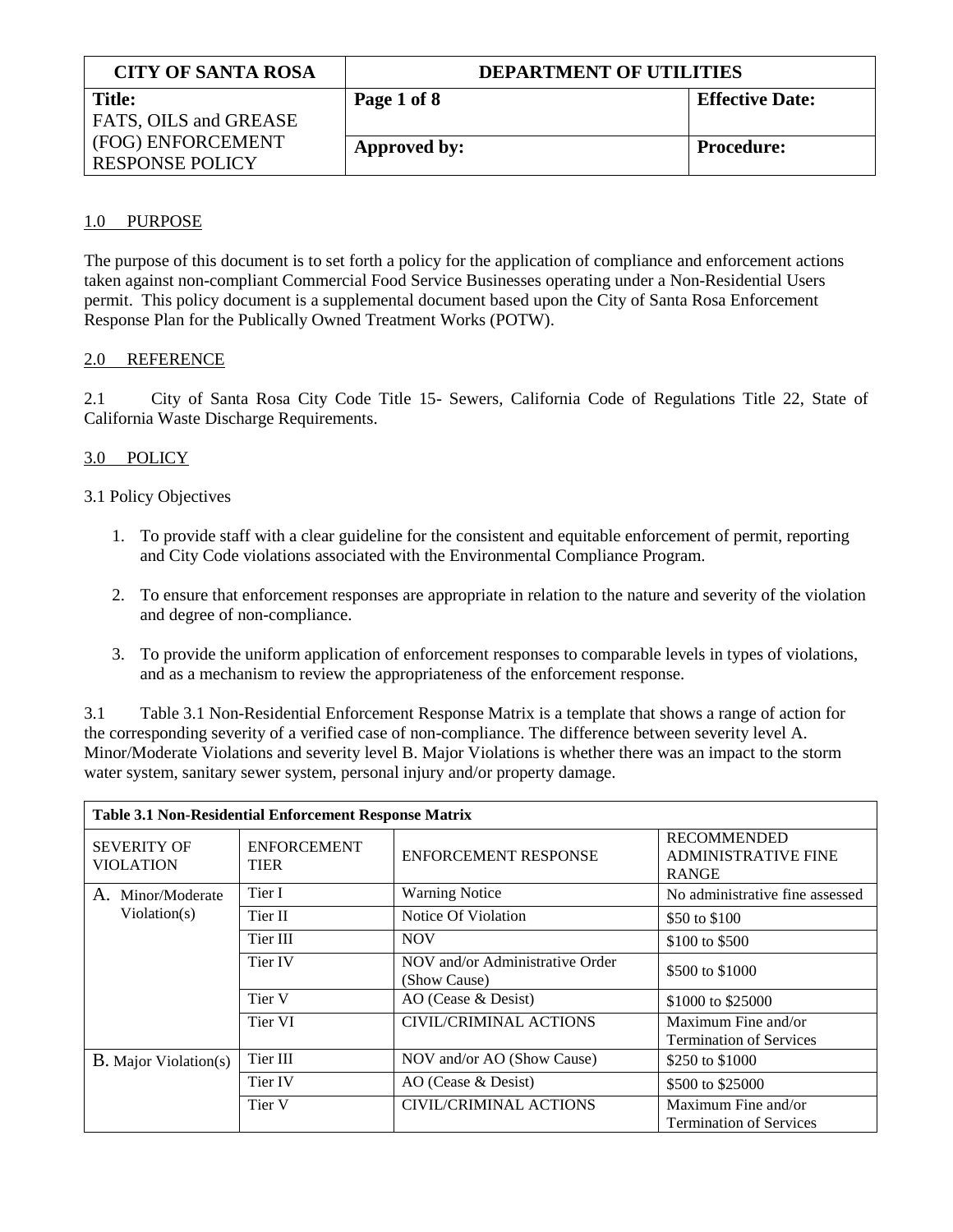| <b>CITY OF SANTA ROSA</b> | <b>DEPARTMENT OF UTILITIES</b> |                        |  |
|---------------------------|--------------------------------|------------------------|--|
| <b>Title:</b>             | Page 2 of 8                    | <b>Effective Date:</b> |  |
| FATS, OILS and GREASE     |                                |                        |  |
| (FOG) ENFORCEMENT         | Approved by:                   | <b>Procedure:</b>      |  |
| <b>RESPONSE POLICY</b>    |                                |                        |  |

# 3.0 POLICY: CONTINUED

- The Administrative Fines provided for in this Non-Residential Enforcement Response Matrix are not  $\bullet$ exclusive and do not prohibit the Director of Utilities from using any other remedy provided by law including Civil and/or Criminal Penalties.
- Progression of enforcement in the tiers for the same violation is dependent upon the specific factors of the  $\bullet$ violation: duration, impact, etc.

# 4.0 PROCEDURES

4.1 Table 4.1 Fats, Oil and Grease (FOG) Enforcement Response Procedure shows the permit condition in non-compliance and the accompanying enforcement response and recommended administrative action for the corresponding tier in the severity of violation.

| <b>Table 4.1 FOG Enforcement Response Procedure</b>                                               |                                                                                |                                                                |                                                                                                |
|---------------------------------------------------------------------------------------------------|--------------------------------------------------------------------------------|----------------------------------------------------------------|------------------------------------------------------------------------------------------------|
| FOOD SERVICE ESTABLISHMENT WASTEWATER DISCHARGE PERMIT VIOLATIONS                                 |                                                                                |                                                                |                                                                                                |
| NON-COMPLIANCE                                                                                    | <b>SEVERITY OF</b><br><b>VIOLATION</b>                                         | <b>ENFORCEMENT</b><br><b>RESPONSE</b>                          | <b>RECOMMENDED</b><br><b>ADMINISTRATIVE</b><br><b>FINE/PENALTY</b>                             |
| Grease removal device limit<br>violation (failure to                                              | 1 <sup>st</sup> Violation –<br>Minor/Moderate Tier I                           | Warning Notice (WN)                                            | N/A                                                                                            |
| maintain/clean grease trap,<br>interceptor or other grease                                        | $2nd$ Violation –<br>Minor/Moderate Tier II                                    | Notice of Violation<br>(NOV)                                   | \$100                                                                                          |
| removal device)<br>"Grease Trap Limit Violation:<br>allowing any grease trap that is              | $3rd$ Violation –<br>Minor/Moderate Tier III                                   | <b>NOV</b>                                                     | \$250 and/or an increase in<br>inspections and self<br>monitoring requirement for<br>permittee |
| 100 lbs or smaller to contain 3<br>inches or more of grease and/or<br>solids"                     | $4th$ Violation –<br>Minor/Moderate Tier IV                                    | NOV and/or<br><b>Administrative Order</b><br>(AO) (Show Cause) | \$500                                                                                          |
|                                                                                                   | $5th$ Violation –<br>Minor/Moderate Tier V                                     | AO (Cease & Desist)                                            | \$1000                                                                                         |
|                                                                                                   | Subsequent Violations -<br>Minor/Moderate Tier VI                              | CIVIL/CRIMINAL<br><b>ACTIONS</b>                               | Maximum Fine and/or<br><b>Termination of Services</b>                                          |
| <b>Grease removal device limit</b><br>violation (failure to                                       | $1st$ Violation –<br>Minor/Moderate Tier I                                     | <b>WN</b>                                                      | N/A                                                                                            |
| maintain/clean grease trap,<br>interceptor or other grease<br>removal device)                     | $2nd$ Violation –<br>Minor/Moderate Tier III                                   | <b>NOV</b>                                                     | \$250 and/or an increase in<br>inspections and self<br>monitoring requirement for<br>permittee |
| "Grease Interceptor Limit                                                                         | $3rd$ Violation –                                                              | NOV and/or AO (Show                                            | \$500                                                                                          |
| Violation: allowing any grease<br>interceptor to accumulate 12<br>inches or more of grease and/or | Minor/Moderate Tier IV<br>$4^{\text{th}}$ Violation –<br>Minor/Moderate Tier V | Cause)<br>AO (Cease & Desist)                                  | \$1500                                                                                         |
| solids on the inlet side, or 6<br>inches or more of grease and/or<br>solids on the outlet side"   | Subsequent Violations -<br>Minor/Moderate Tier VI                              | <b>CIVIL/CRIMINAL</b><br><b>ACTIONS</b>                        | Maximum Fine and/or<br><b>Termination of Services</b>                                          |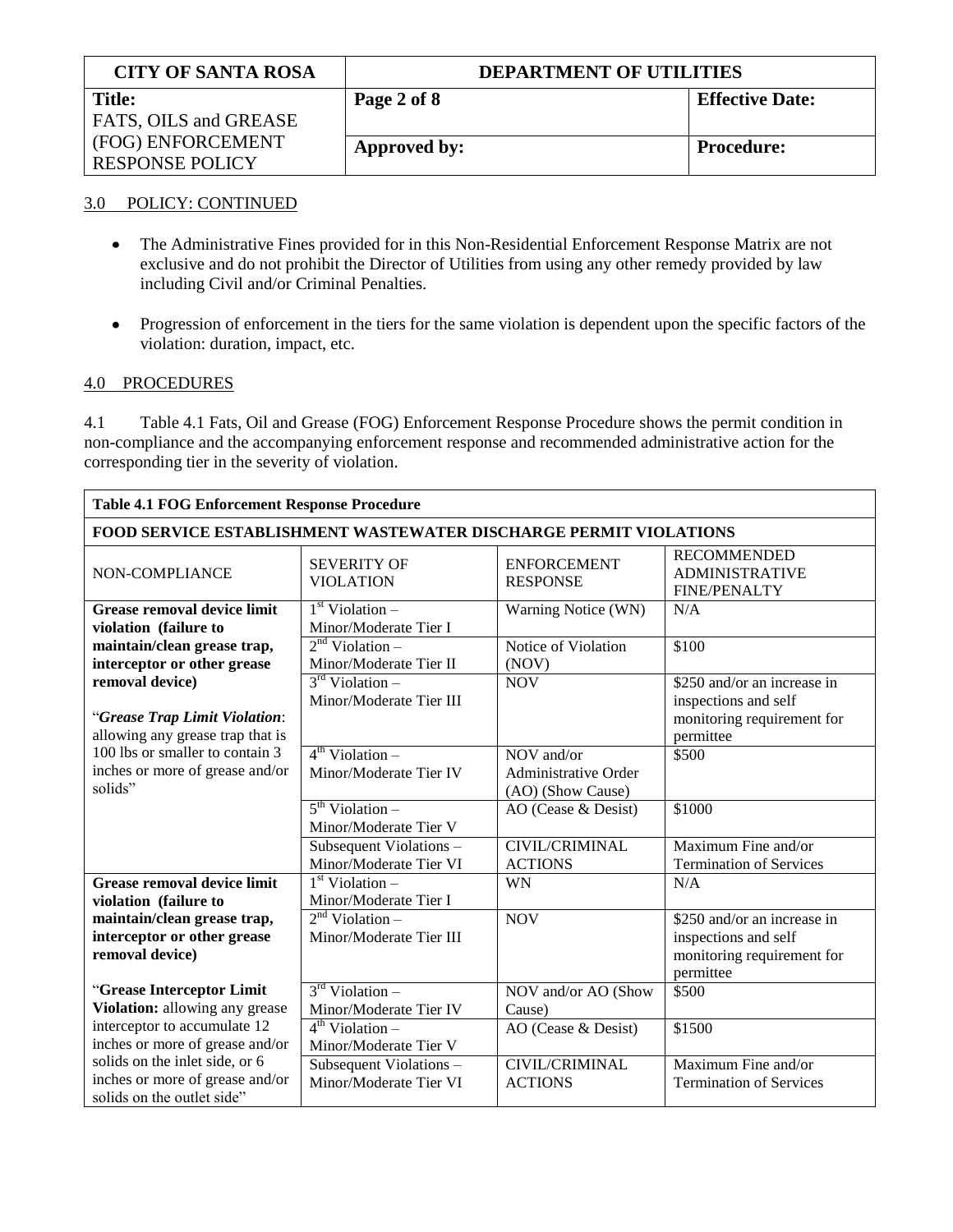| <b>CITY OF SANTA ROSA</b>                                            |             | <b>DEPARTMENT OF UTILITIES</b>                   |                                  |                                                                      |
|----------------------------------------------------------------------|-------------|--------------------------------------------------|----------------------------------|----------------------------------------------------------------------|
| <b>Title:</b>                                                        | Page 3 of 8 |                                                  |                                  | <b>Effective Date:</b>                                               |
| FATS, OILS and GREASE<br>(FOG) ENFORCEMENT<br><b>RESPONSE POLICY</b> |             |                                                  |                                  |                                                                      |
|                                                                      |             | Approved by:                                     |                                  | <b>Procedure:</b>                                                    |
|                                                                      |             |                                                  |                                  |                                                                      |
| <b>4.1 FOG Enforcement Response Procedure</b>                        |             |                                                  |                                  |                                                                      |
| <b>CONTINUED</b>                                                     |             |                                                  |                                  | A. FOOD SERVICE ESTABLISHMENT WASTEWATER DISCHARGE PERMIT VIOLATIONS |
|                                                                      |             | <b>SEVERITY OF</b>                               | <b>ENFORCEMENT</b>               | <b>RECOMMENDED</b>                                                   |
| NON-COMPLIANCE                                                       |             | <b>VIOLATION</b>                                 | <b>RESPONSE</b>                  | <b>ADMINISTRATIVE</b><br><b>FINE/PENALTY</b>                         |
| <b>Failure to maintain on site</b>                                   |             | $1st$ Violation –                                | <b>WN</b>                        | N/A                                                                  |
| records for a minimum of                                             |             | Minor/Moderate Tier I                            |                                  |                                                                      |
| three $(3)$ years                                                    |             | $2nd$ Violation –                                | <b>NOV</b>                       | \$50                                                                 |
| "Permittee shall maintain                                            |             | Minor/Moderate Tier II                           |                                  |                                                                      |
| on-site records documenting                                          |             | $3rd$ Violation –<br>Minor/Moderate Tier III     | <b>NOV</b>                       | \$100 and/or an increase in<br>inspections and self                  |
| maintenance and cleaning                                             |             |                                                  |                                  | monitoring requirement for                                           |
| activities. Copies of                                                |             |                                                  |                                  | permittee                                                            |
| cleaning receipts if                                                 |             | $4^{th}$ Violation –                             | NOV and/or AO                    | \$500                                                                |
| commercially cleaned or an                                           |             | Minor/Moderate Tier IV                           | (Show Cause)                     |                                                                      |
| up to date cleaning log, if in-<br>house maintenance is done"        |             | $5th$ Violation –                                | AO (Cease & Desist)              | \$1000                                                               |
| <b>Failure to maintain grease</b>                                    |             | Minor/Moderate Tier V                            |                                  |                                                                      |
| removal device in proper                                             |             | Subsequent Violations-<br>Minor/Moderate Tier VI | CIVIL/CRIMINAL<br><b>ACTIONS</b> | Maximum Fine and/or<br><b>Termination of Services</b>                |
| working condition                                                    |             | 1st Violation-                                   | <b>WN</b>                        | N/A                                                                  |
|                                                                      |             | Minor/Moderate Tier I                            |                                  |                                                                      |
| "Includes grease interceptor                                         | a)          | 2nd Violation-                                   | WN<br>a)                         | a) $N/A$                                                             |
| standpipes, grease trap<br>baffles or other broken or                |             | Minor/Moderate Tier                              |                                  |                                                                      |
| missing parts"                                                       |             | I (Unintentional)                                |                                  |                                                                      |
|                                                                      |             |                                                  |                                  |                                                                      |
|                                                                      |             | b) 2nd Violation $-$<br>Minor/Moderate Tier      | b) NOV                           | b) \$100                                                             |
|                                                                      | П           |                                                  |                                  |                                                                      |
|                                                                      |             | (Intentional or if time                          |                                  |                                                                      |
|                                                                      |             | frame given to have fixed                        |                                  |                                                                      |
|                                                                      |             | in WN not met or ignored                         |                                  |                                                                      |
|                                                                      |             | by permittee)                                    |                                  |                                                                      |
|                                                                      |             | a) $3rd Violation –$<br>Minor/Moderate Tier      | <b>WN</b><br>a)                  | a) $N/A$                                                             |
|                                                                      |             | I (Unintentional)                                |                                  |                                                                      |
|                                                                      | b)          | $3rd$ Violation –                                | <b>NOV</b><br>b)                 | \$250<br>b)                                                          |
|                                                                      |             | Minor/Moderate Tier                              |                                  |                                                                      |
|                                                                      |             | III (Intentional or if                           |                                  |                                                                      |
|                                                                      |             | time frame given to                              |                                  |                                                                      |
|                                                                      |             | have fixed in WN not                             |                                  |                                                                      |
|                                                                      |             | met or ignored by                                |                                  |                                                                      |

*permittee)*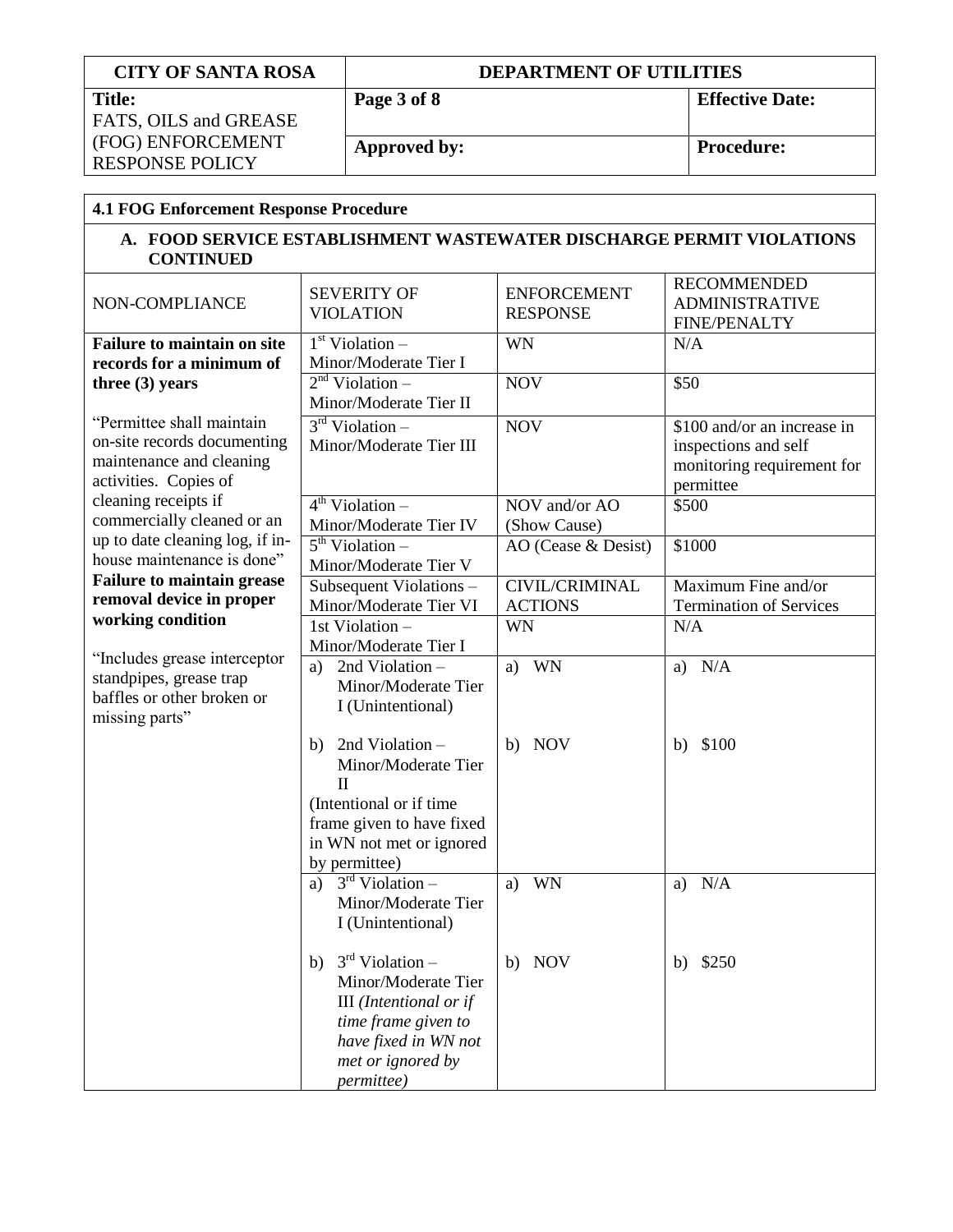| <b>CITY OF SANTA ROSA</b> | <b>DEPARTMENT OF UTILITIES</b> |                        |  |
|---------------------------|--------------------------------|------------------------|--|
| <b>Title:</b>             | Page 4 of 8                    | <b>Effective Date:</b> |  |
| FATS, OILS and GREASE     |                                |                        |  |
| (FOG) ENFORCEMENT         | Approved by:                   | <b>Procedure:</b>      |  |
| <b>RESPONSE POLICY</b>    |                                |                        |  |

| <b>4.1 FOG Enforcement Response Procedure</b>                                                                                                                                                          |                                                                                                                                                                   |                                                   |                                                                    |  |
|--------------------------------------------------------------------------------------------------------------------------------------------------------------------------------------------------------|-------------------------------------------------------------------------------------------------------------------------------------------------------------------|---------------------------------------------------|--------------------------------------------------------------------|--|
| A. FOOD SERVICE ESTABLISHMENT WASTEWATER DISCHARGE PERMIT VIOLATIONS<br><b>CONTINUED</b>                                                                                                               |                                                                                                                                                                   |                                                   |                                                                    |  |
| NON-COMPLIANCE                                                                                                                                                                                         | <b>SEVERITY OF</b><br><b>VIOLATION</b>                                                                                                                            | <b>ENFORCEMENT</b><br><b>RESPONSE</b>             | <b>RECOMMENDED</b><br><b>ADMINISTRATIVE</b><br><b>FINE/PENALTY</b> |  |
| <b>Failure to maintain on site</b><br>records for a minimum of<br>three $(3)$ years                                                                                                                    | $4th$ Violation –<br>a)<br>Minor/Moderate Tier<br>I (unintentional)                                                                                               | WN<br>a)                                          | N/A<br>a)                                                          |  |
| "Permittee shall maintain<br>on-site records documenting<br>maintenance and cleaning<br>activities. Copies of<br>cleaning receipts if<br>commercially cleaned or an<br>up to date cleaning log, if in- | $4th$ Violation –<br>b)<br>Minor/Moderate Tier<br>IV (Intentional or if<br>time frame given to<br>have fixed in WN not<br>met or ignored by<br><i>permittee</i> ) | NOV and/or AO<br>b)<br>(Show Cause)               | \$500<br>b)                                                        |  |
| house maintenance is done"<br><b>Failure to maintain grease</b><br>removal device in proper<br>working condition                                                                                       | $5th$ Violation –<br>a)<br>Minor/Moderate Tier<br>I (Unintentional)                                                                                               | WN<br>a)                                          | N/A<br>a)                                                          |  |
| "Includes grease interceptor<br>standpipes, grease trap<br>baffles or other broken or<br>missing parts"                                                                                                | $5th$ Violation –<br>b)<br>Minor/Moderate Tier<br>V<br>(Intentional or if time<br>frame given to have<br>fixed in WN not met<br>or ignored by<br>permittee)       | AO (Cease &<br>b)<br>Desist)                      | \$1000<br>b)                                                       |  |
|                                                                                                                                                                                                        | Subsequent<br>a)<br>Violations-<br>Minor/Moderate Tier<br>I (Unintentional)                                                                                       | WN<br>a)                                          | N/A<br>a)                                                          |  |
|                                                                                                                                                                                                        | Subsequent<br>b)<br>Violations-<br>Minor/Moderate Tier<br>VI                                                                                                      | CIVIL/<br>b)<br><b>CRIMINAL</b><br><b>ACTIONS</b> | Maximum Fine and/or<br>b)<br>Termination of<br>Services            |  |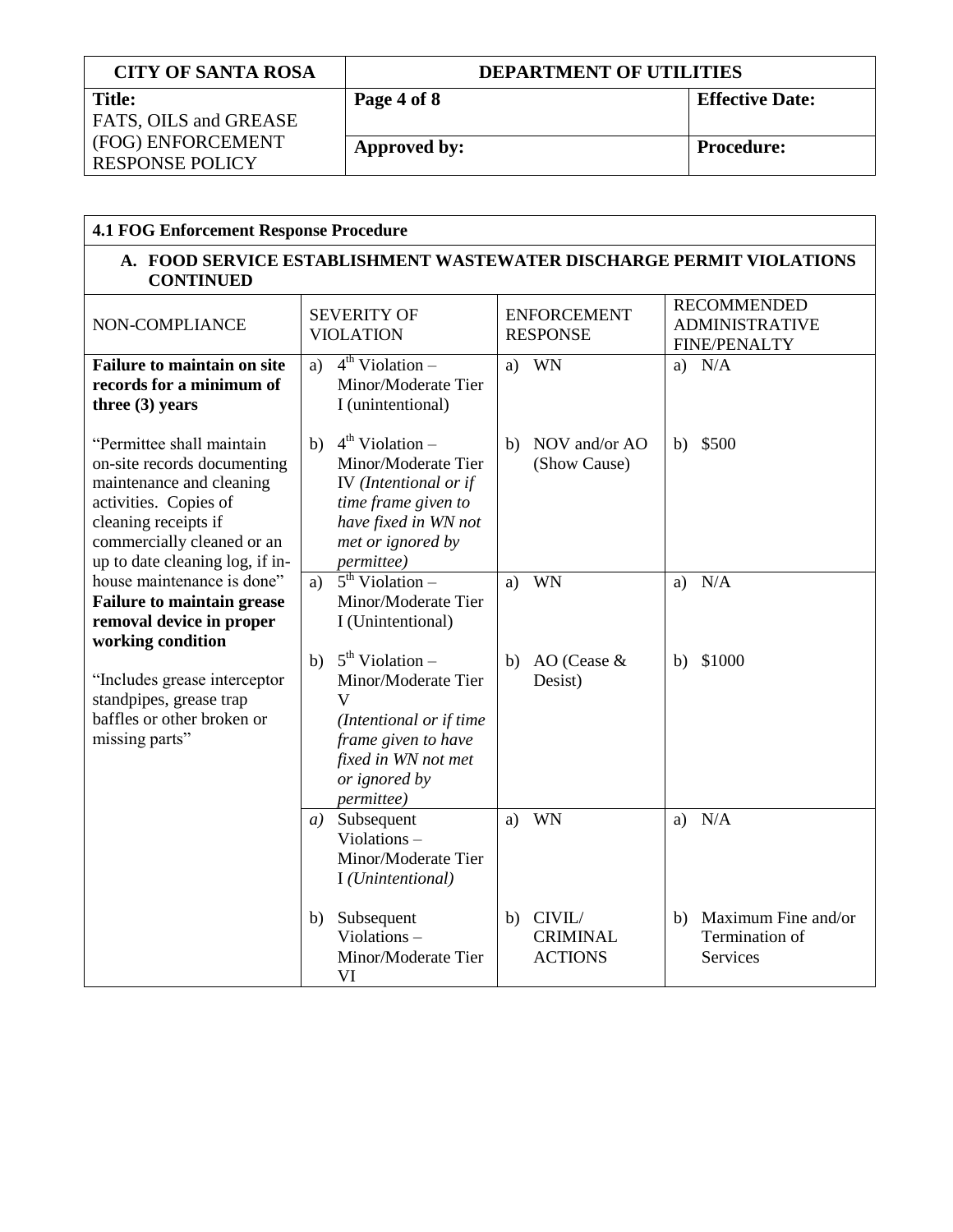| <b>CITY OF SANTA ROSA</b>    | <b>DEPARTMENT OF UTILITIES</b> |                        |  |
|------------------------------|--------------------------------|------------------------|--|
| <b>Title:</b>                | Page 5 of 8                    | <b>Effective Date:</b> |  |
| <b>FATS, OILS and GREASE</b> |                                |                        |  |
| (FOG) ENFORCEMENT            | Approved by:                   | <b>Procedure:</b>      |  |
| <b>RESPONSE POLICY</b>       |                                |                        |  |

| <b>4.1 FOG Enforcement Response Procedure</b>                                                                                                                                                                                                                       |                                        |                                       |                                                                    |  |  |
|---------------------------------------------------------------------------------------------------------------------------------------------------------------------------------------------------------------------------------------------------------------------|----------------------------------------|---------------------------------------|--------------------------------------------------------------------|--|--|
| A. FOOD SERVICE ESTABLISHMENT WASTEWATER DISCHARGE PERMIT VIOLATIONS<br><b>CONTINUED</b>                                                                                                                                                                            |                                        |                                       |                                                                    |  |  |
| NON-COMPLIANCE                                                                                                                                                                                                                                                      | <b>SEVERITY OF</b><br><b>VIOLATION</b> | <b>ENFORCEMENT</b><br><b>RESPONSE</b> | <b>RECOMMENDED</b><br><b>ADMINISTRATIVE</b><br><b>FINE/PENALTY</b> |  |  |
| Prohibited discharge to the                                                                                                                                                                                                                                         | $1st$ Violation –                      | WN                                    | N/A                                                                |  |  |
| <b>Storm water collection</b>                                                                                                                                                                                                                                       | Minor/Moderate Tier I                  |                                       |                                                                    |  |  |
| system/Failure to comply                                                                                                                                                                                                                                            | $2nd$ Violation –                      | <b>NOV</b>                            | \$50                                                               |  |  |
| with storm water pollution                                                                                                                                                                                                                                          | Minor/Moderate Tier II                 |                                       |                                                                    |  |  |
| prevention permit                                                                                                                                                                                                                                                   | $3rd$ Violation –                      | <b>NOV</b>                            | \$100                                                              |  |  |
| mandated Best                                                                                                                                                                                                                                                       | Minor/Moderate Tier III                |                                       |                                                                    |  |  |
| <b>Management Practice(s)</b>                                                                                                                                                                                                                                       | $4th$ Violation –                      | NOV and/or AO                         | \$500                                                              |  |  |
|                                                                                                                                                                                                                                                                     | Minor/Moderate Tier IV                 | (Show Cause)                          |                                                                    |  |  |
| "The washing of floor mats,                                                                                                                                                                                                                                         | $5th$ Violation –                      | AO (Cease & Desist)                   | \$1000                                                             |  |  |
| serving carts or any other                                                                                                                                                                                                                                          | Minor/Moderate Tier V                  |                                       |                                                                    |  |  |
| equipment outside in an area<br>that discharges to the storm                                                                                                                                                                                                        | Subsequent Violations -                | CIVIL/CRIMINAL                        | Maximum Fine and/or                                                |  |  |
| water collection system is                                                                                                                                                                                                                                          | Minor/Moderate Tier VI                 | <b>ACTIONS</b>                        | <b>Termination of Services</b>                                     |  |  |
| prohibited unless an                                                                                                                                                                                                                                                |                                        |                                       |                                                                    |  |  |
| approved wash area that                                                                                                                                                                                                                                             |                                        |                                       |                                                                    |  |  |
| discharges to the sanitary                                                                                                                                                                                                                                          |                                        |                                       |                                                                    |  |  |
| sewer has been established"                                                                                                                                                                                                                                         |                                        |                                       |                                                                    |  |  |
| "All outdoor washing<br>activates must be done in a<br>manner or by a means where<br>the wash water is discharged<br>to the sanitary sewer or in<br>an area that does not<br>discharge to the storm water<br>collection system"                                     |                                        |                                       |                                                                    |  |  |
| "The permittee shall<br>implement and maintain a<br>program of Best<br><b>Management Practices to</b><br>prevent the accumulation of<br>grease and debris on the<br>premises, and reduce the<br>discharge of pollutants to<br>the storm water collection<br>system" |                                        |                                       |                                                                    |  |  |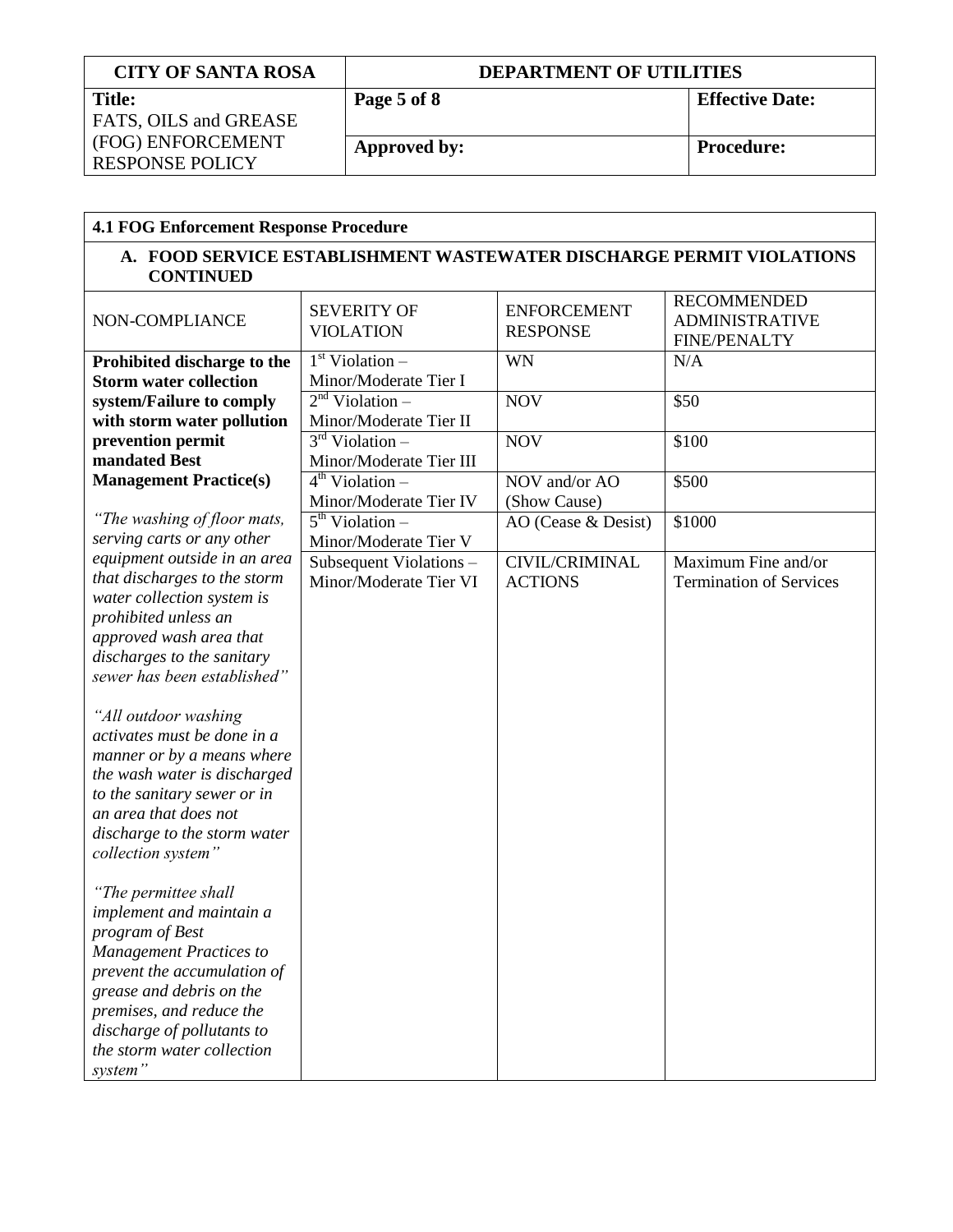| <b>CITY OF SANTA ROSA</b> | <b>DEPARTMENT OF UTILITIES</b> |                        |  |
|---------------------------|--------------------------------|------------------------|--|
| <b>Title:</b>             | Page 6 of 8                    | <b>Effective Date:</b> |  |
| FATS, OILS and GREASE     |                                |                        |  |
| (FOG) ENFORCEMENT         | Approved by:                   | <b>Procedure:</b>      |  |
| <b>RESPONSE POLICY</b>    |                                |                        |  |

| <b>4.1 FOG Enforcement Response Procedure</b>                                                                                       |                                                                                                                                                                    |                                         |                                                                                                                                                |  |  |
|-------------------------------------------------------------------------------------------------------------------------------------|--------------------------------------------------------------------------------------------------------------------------------------------------------------------|-----------------------------------------|------------------------------------------------------------------------------------------------------------------------------------------------|--|--|
| A. FOOD SERVICE ESTABLISHMENT WASTEWATER DISCHARGE PERMIT VIOLATIONS<br><b>CONTINUED</b>                                            |                                                                                                                                                                    |                                         |                                                                                                                                                |  |  |
| NON-COMPLIANCE                                                                                                                      | <b>SEVERITY OF</b><br><b>VIOLATION</b>                                                                                                                             | <b>ENFORCEMENT</b><br><b>RESPONSE</b>   | <b>RECOMMENDED</b><br><b>ADMINISTRATIVE</b><br><b>FINE/PENALTY</b>                                                                             |  |  |
| Failure to pump or<br>adequately clean grease<br>removal device, including                                                          | $1st$ Violation –<br>Minor/Moderate Tier I                                                                                                                         | WN                                      | N/A                                                                                                                                            |  |  |
| removal of all floating<br>materials, wastewater and                                                                                | 2 <sup>nd</sup> Violation –<br>Minor/Moderate Tier II                                                                                                              | <b>NOV</b>                              | \$50                                                                                                                                           |  |  |
| solids.                                                                                                                             | $3rd$ Violation –<br>Minor/Moderate Tier III                                                                                                                       | <b>NOV</b>                              | \$100                                                                                                                                          |  |  |
| Permit mandated Best<br><b>Management Practice</b><br>applicable where the permittee<br>self cleans their grease removal<br>device. | $4th$ Violation –<br>Minor/Moderate Tier IV                                                                                                                        | NOV and/or AO (Show<br>Cause)           | \$500 and/or permittee may<br>also be required to use a<br>commercial pumping/cleaning<br>service and no longer be<br>permitted to self clean. |  |  |
|                                                                                                                                     | $5th$ Violation –<br>Minor/Moderate Tier V                                                                                                                         | AO (Cease & Desist)                     | \$1000                                                                                                                                         |  |  |
|                                                                                                                                     | Subsequent Violations -<br>Minor/Moderate Tier VI                                                                                                                  | <b>CIVIL/CRIMINAL</b><br><b>ACTIONS</b> | Maximum Fine and/or<br><b>Termination of Services</b>                                                                                          |  |  |
| Failure to pump or<br>adequately clean grease<br>removal device including                                                           | 1 <sup>st</sup> Violation –<br>Minor/Moderate Tier I                                                                                                               | <b>WN</b>                               | N/A                                                                                                                                            |  |  |
| removal of all floating<br>materials, wastewater and<br>solids.<br>Permit mandated Best                                             | $2nd$ Violation –<br>Minor/Moderate Tier II (for<br>permittee)<br>& Pumper reported to                                                                             | <b>NOV</b>                              | $\overline{$}50$                                                                                                                               |  |  |
| <b>Management Practice</b><br>applicable where the permittee<br>uses a Commercial<br>Pumping/Cleaning Service.                      | appropriate agency<br>$3rd$ Violation –<br>Minor/Moderate Tier III<br>(for permittee)<br>& Pumper reported to<br>appropriate agency<br>$4^{\text{th}}$ Violation – | <b>NOV</b>                              | \$100                                                                                                                                          |  |  |
|                                                                                                                                     | Minor/Moderate Tier IV<br>(for permittee)<br>& Pumper reported to<br>appropriate agency                                                                            | NOV and/or AO (Show<br>Cause)           | \$500                                                                                                                                          |  |  |
|                                                                                                                                     | $5th$ Violation –<br>Minor/Moderate Tier V (for<br>permittee) & Pumper<br>reported to appropriate<br>agency)<br>Subsequent Violations -                            | AO (Cease & Desist)<br>CIVIL/CRIMINAL   | \$1000<br>Maximum Fine and/or                                                                                                                  |  |  |
|                                                                                                                                     | Minor/Moderate Tier VI                                                                                                                                             | <b>ACTIONS</b>                          | <b>Termination of Services</b>                                                                                                                 |  |  |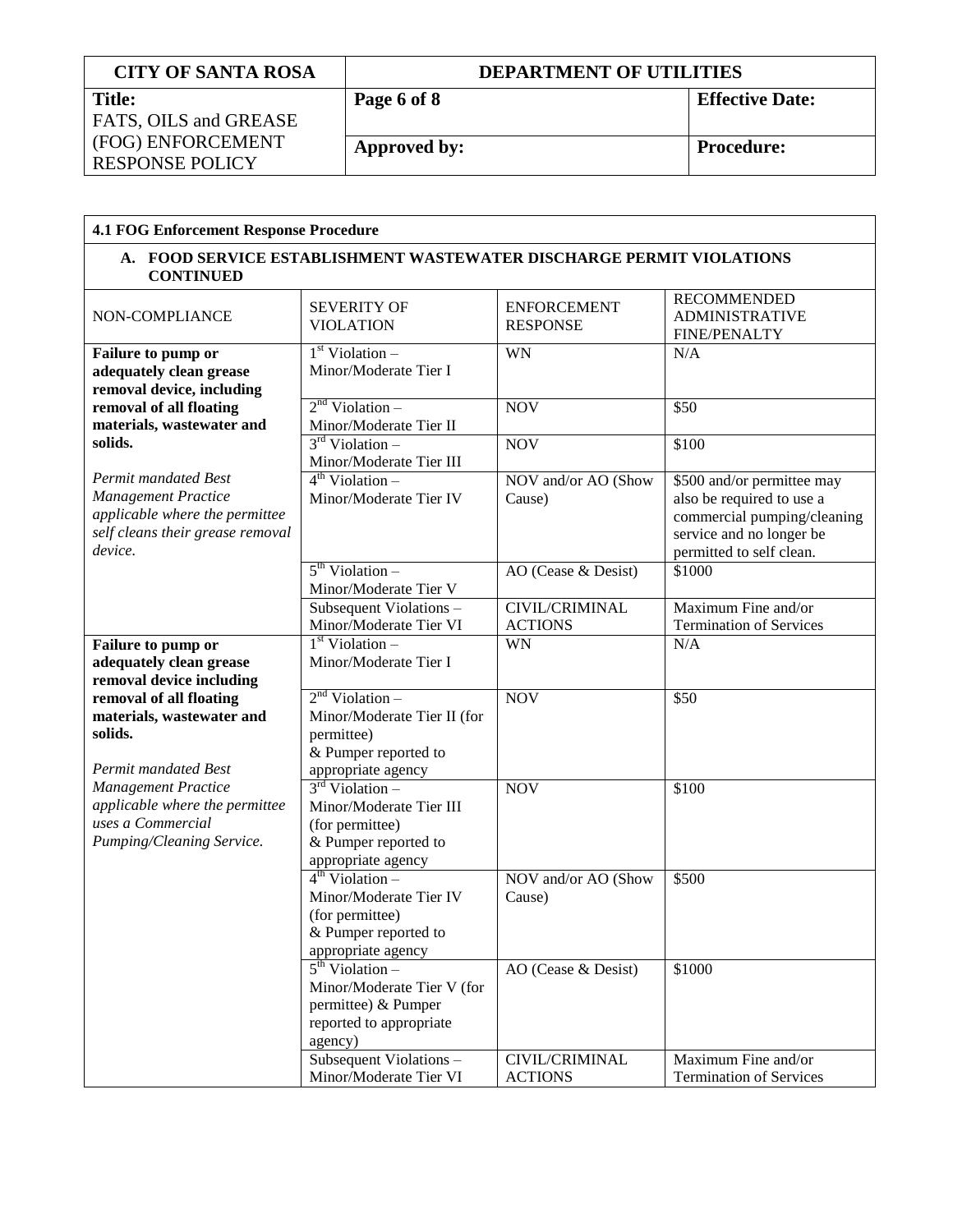| <b>CITY OF SANTA ROSA</b>                                                                |                                                                      | <b>DEPARTMENT OF UTILITIES</b>              |                       |                       |                                |  |
|------------------------------------------------------------------------------------------|----------------------------------------------------------------------|---------------------------------------------|-----------------------|-----------------------|--------------------------------|--|
| <b>Title:</b>                                                                            |                                                                      | Page 7 of 8                                 |                       |                       | <b>Effective Date:</b>         |  |
| FATS, OILS and GREASE<br>(FOG) ENFORCEMENT                                               |                                                                      |                                             |                       |                       |                                |  |
|                                                                                          |                                                                      | Approved by:                                |                       |                       | <b>Procedure:</b>              |  |
| <b>RESPONSE POLICY</b>                                                                   |                                                                      |                                             |                       |                       |                                |  |
| <b>4.1 FOG Enforcement Response Procedure</b>                                            |                                                                      |                                             |                       |                       |                                |  |
|                                                                                          |                                                                      |                                             |                       |                       |                                |  |
| A. FOOD SERVICE ESTABLISHMENT WASTEWATER DISCHARGE PERMIT VIOLATIONS<br><b>CONTINUED</b> |                                                                      |                                             |                       |                       |                                |  |
|                                                                                          | <b>SEVERITY OF</b>                                                   |                                             | <b>ENFORCEMENT</b>    |                       | <b>RECOMMENDED</b>             |  |
| NON-COMPLIANCE                                                                           |                                                                      | <b>VIOLATION</b>                            | <b>RESPONSE</b>       | <b>ADMINISTRATIVE</b> |                                |  |
|                                                                                          |                                                                      |                                             |                       |                       | <b>FINE/PENALTY</b>            |  |
| Use of chemical enzymes                                                                  |                                                                      | $1st$ Violation –                           | <b>WN</b>             | N/A                   |                                |  |
|                                                                                          |                                                                      | Minor/Moderate Tier I<br>$2nd$ Violation –  |                       |                       |                                |  |
| <b>Permit mandated Best</b>                                                              |                                                                      |                                             | <b>NOV</b>            | \$50                  |                                |  |
| Management Practice for<br>grease removal device $(s)$                                   |                                                                      | Minor/Moderate Tier II<br>$3rd$ Violation – | <b>NOV</b>            |                       | \$200                          |  |
| prohibiting the use of                                                                   |                                                                      | Minor/Moderate Tier III                     |                       |                       |                                |  |
| chemical enzymes and the                                                                 |                                                                      | $4th$ Violation –                           | NOV and/or AO         |                       | \$500                          |  |
| requirement for City                                                                     |                                                                      |                                             | (Show Cause)          |                       |                                |  |
| approval prior to a                                                                      | Minor/Moderate Tier IV<br>$5th$ Violation –<br>Minor/Moderate Tier V |                                             | AO (Cease & Desist)   |                       | \$1000                         |  |
| permittee using any other                                                                |                                                                      |                                             |                       |                       |                                |  |
| additive or treatment.                                                                   |                                                                      | Subsequent Violations-                      | <b>CIVIL/CRIMINAL</b> |                       | Maximum Fine and/or            |  |
|                                                                                          |                                                                      | Minor/Moderate Tier VI                      | <b>ACTIONS</b>        |                       | <b>Termination of Services</b> |  |
| <b>Bypass of grease removal</b>                                                          |                                                                      | a) $1st$ Violation                          | a) WN                 |                       | a) $N/A$                       |  |
| device                                                                                   |                                                                      | (unintentional) -                           |                       |                       |                                |  |
|                                                                                          |                                                                      | Minor/Moderate Tier                         |                       |                       |                                |  |
|                                                                                          | I                                                                    |                                             |                       |                       |                                |  |
|                                                                                          |                                                                      |                                             |                       |                       |                                |  |
|                                                                                          |                                                                      | b) $1st Violation – Major$                  | b) NOV                | b)                    | \$250                          |  |
|                                                                                          |                                                                      | Tier III                                    |                       |                       |                                |  |
|                                                                                          |                                                                      | (Intentional or if time                     |                       |                       |                                |  |
|                                                                                          |                                                                      | frame given to have fixed                   |                       |                       |                                |  |
|                                                                                          |                                                                      | in WN not met or ignored                    |                       |                       |                                |  |
|                                                                                          |                                                                      | by permittee)                               |                       |                       |                                |  |
|                                                                                          |                                                                      | a) $2nd Violation –$                        | WN<br>a)              | a)                    | N/A                            |  |
|                                                                                          |                                                                      | $(unintentional)$ –                         |                       |                       |                                |  |
|                                                                                          |                                                                      | Minor/Moderate Tier                         |                       |                       |                                |  |
|                                                                                          |                                                                      |                                             |                       |                       |                                |  |
|                                                                                          | b)                                                                   | $2nd$ Violation –                           | <b>NOV</b><br>b)      |                       | b) $$500$                      |  |
|                                                                                          |                                                                      | Moderate Tier IV                            |                       |                       |                                |  |
|                                                                                          |                                                                      | (Intentional or if time                     |                       |                       |                                |  |
|                                                                                          |                                                                      | frame given to have fixed                   |                       |                       |                                |  |
|                                                                                          |                                                                      | in WN not met or ignored                    |                       |                       |                                |  |
|                                                                                          |                                                                      | by permittee)                               |                       |                       |                                |  |
|                                                                                          |                                                                      | $3nd$ Violation – Moderate                  | NOV and/or AO         |                       | \$1000                         |  |
|                                                                                          | Tier IV                                                              |                                             | (Show Cause)          |                       |                                |  |
|                                                                                          |                                                                      | Subsequent Violations -                     | CIVIL/CRIMINAL        |                       | Maximum Fine and/or            |  |
|                                                                                          |                                                                      | Moderate Tier V                             | <b>ACTIONS</b>        |                       | <b>Termination of Services</b> |  |